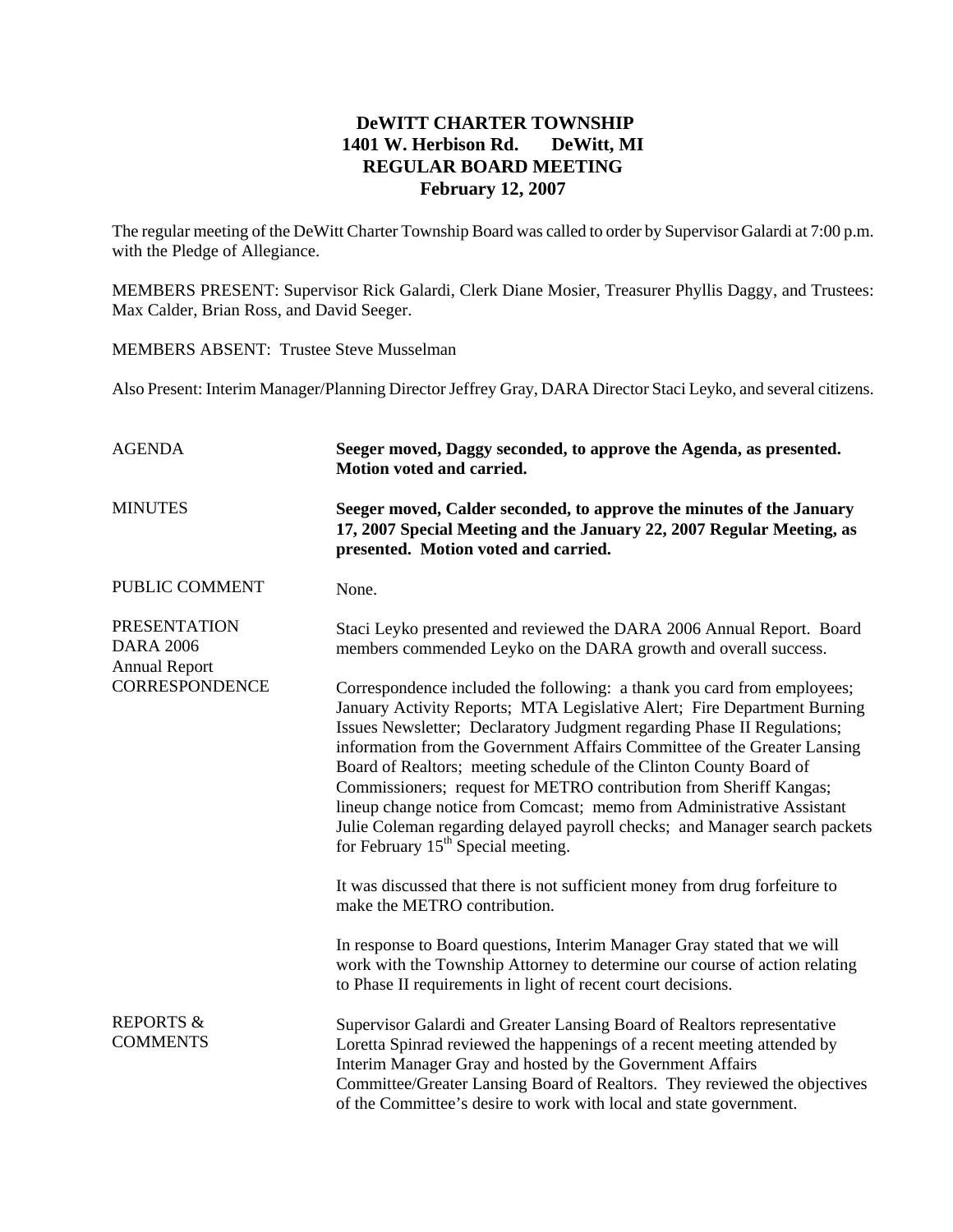Twp Board Meeting February 12, 2007 Pg 2

Treasurer Daggy stated that she has been impressed with the employee teamwork during our recent building crisis. She noted that tax deadline passed with collections being accomplished through internet service (BS&A) while the Township computer system is down.

Trustee Ross stated that he will participate in scheduling attendance at the Clinton County Commissioner's meetings. Trustee Seeger indicated that he will rotate in on attendance also.

Interim Manager Gray reported that at approximately 3:00 a.m. in the morning of Thursday, February  $8<sup>th</sup>$ , an overhead 2" sprinkler line broke above the mechanical room causing considerable water to enter our building. He noted that further damage was averted by the quick response of our Fire Department, who was first on the scene, even remaining to assist even after his arrival. He commended staff for their cooperation and recognized the quick response by the restoration company and insurance carrier. He explained the extent of the damage known to date, specifically to the computer file server. 1) the building was closed Thursday and Friday, with no public served 2)he continues to work with the insurance carrier to resolve issues and define the scope of our claim 3) with this major break to our sprinkler system, and the third incident in the six years since we have occupied the facility, there is a question of how much confidence we can have in this system, so the insurance carrier has sent an engineer to assist the Township and has authorized a third party to inspect the entire sprinkler system 4)hundreds of boxes of records have been removed from our facility, both dry records and wet records 5)the clean up and restoration process continues.

Interim Manager Gray also reported meeting with Dave Ivan, MSU Extension, who is leading the effort for the Clinton County Economic Development Task Force. He provided a status update of what the task force has accomplished, which includes a financial commitment from Clinton County of \$50,000 each year for three years, to ultimately create a public/private partnership to establish an economic development organization within Clinton County. He will keep the Board updated on this effort.

**Seeger moved, Daggy seconded, to approve General Operating Fund Vouchers 51380 – 51432, Tax Fund Vouchers 6635 – 6645, and electronic transfers Jan 1 – 3. Motion voted and carried.**

None.

Interim Manager Gray review the staff report dated February 9, 2007, for a major or minor amendment designation for Special Use permit 05-990008. There was discussion on the issue relative to the ordinance requirements.

**Mosier moved, Calder seconded, to concur with staff's finding that the request to construct a tennis court constitutes a major amendment to Special Use Permit 05-990008, and the applicant shall be advised that such an amendment will require application for a new Special Use permit, pursuant to the requirements of Section 7.22A of the Zoning Ordinance. Motion voted and carried.** 

Trustee Seeger indicated that his term on the Solid Waste Council has expired and he desires to be reappointed.

**VOUCHERS** 

UNFINISHED **BUSINESS** NEW BUSINESS SUP05-990008 Major/Minor Amendment

BOARD COMMENTS